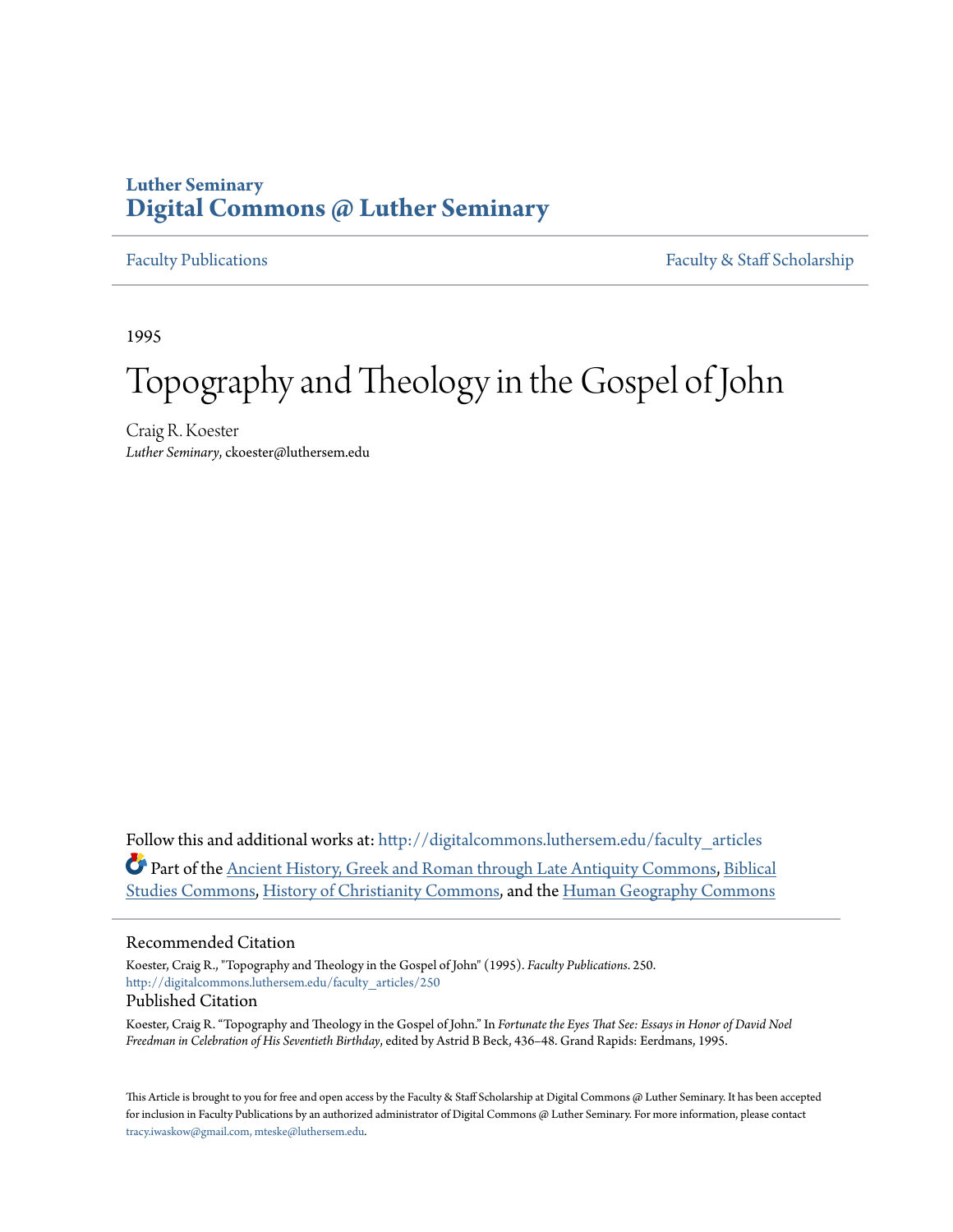### *CRAIG R. KOESTER*

#### *Luther Seminary, St. Paul, Minnesota*

*Throughout his distinguished career as a writer and an editor, David Noel Freedman has persistently stressed the importance of the land and cultures of Palestine for the interpretation of biblical texts. Taking this emphasis as my point of departure, I find that attention to the physical context ofJesus' ministry offers a valuable perspective on the Fourth Gospel. The prologue begins with references to the transcendent Word of God, but when relating at greater length how the Word became flesh and came to his own home, the text carefully follows the contours ofthe land of Palestine. Comparison ofthe Johannine topographical notices with information from other sources has shown that the Gospel writer generally has a high level of familiarity with places he describes.<sup>1</sup> Although some interpreters regard the topographical notices mainly as remnants of early tradition, others have explored possible connections with the evangelist's broader theological interests.<sup>2</sup> Ways in which topography may help to communicate theologically with the Gospel's readers will be our focus.*

*At a basic level, topographical information can enhance the credibility of the author in the eyes of the readers. For example, John Chrysostom sal that references to the places where events in Jesus' ministry occurred serve*

*1. See, e.g., William F. Albright, "Recent Discoveries in Palestine and the Gospe ° John,*<sup>*"*</sup> in *The Background of the New Testament and Its Eschatology: Studies in Honor of C. H. Dodd (ed. W. D. Davies and D. Daube; Cambridge: Cambridge University, 1956) 153- ' Benedikt Schwank, "Ortskenntnisse im Vierten Evangelium?" Erbe und Auftrag 57 (1" 427-42.*

*2. For a survey of approaches to Johannine topography see Charles H. Scobie, Joha nine Geography," SR 11 (1982) 77-84.*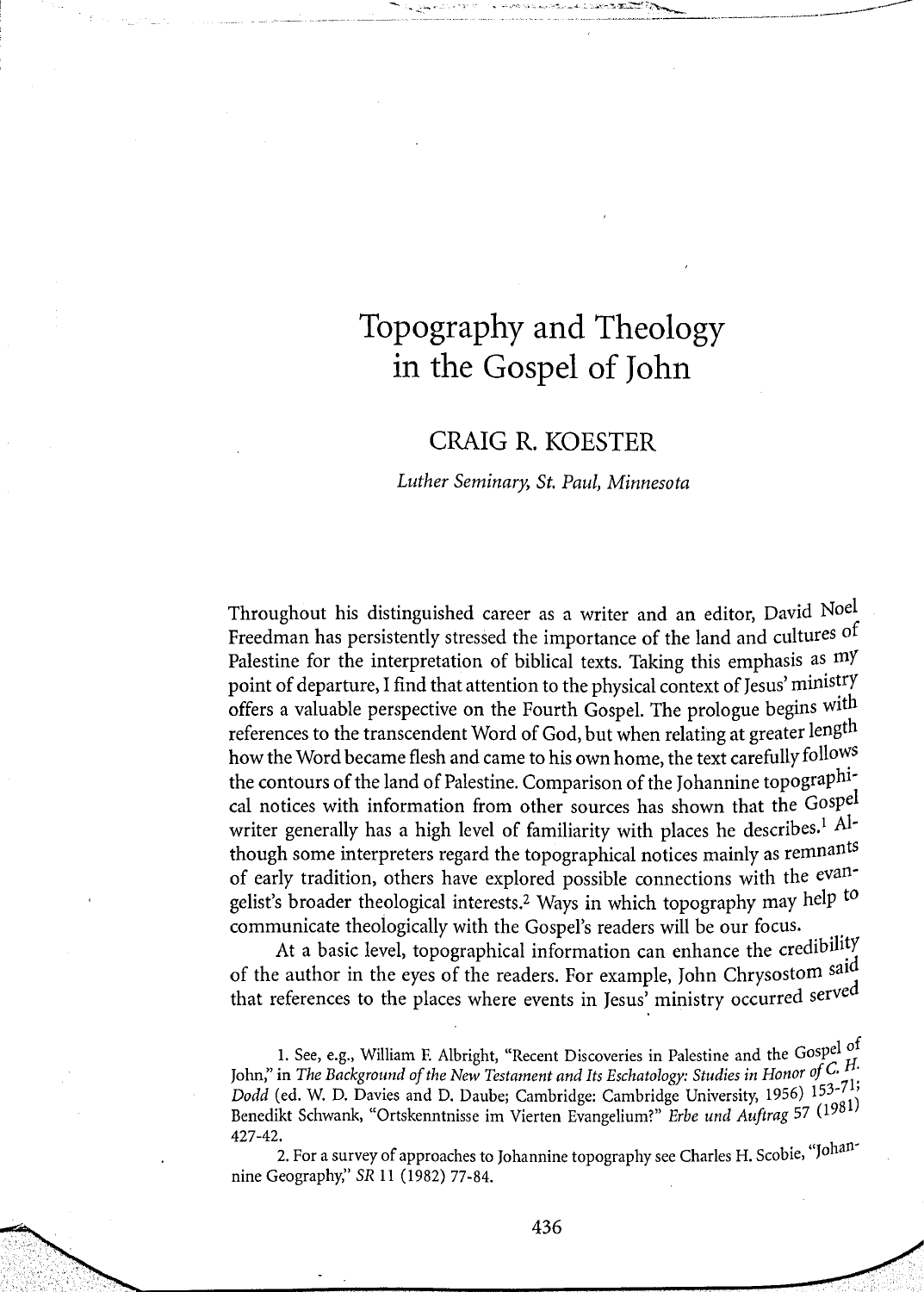*to validate the evangelist's message.<sup>3</sup> His point is that if the evangelist can be trusted in minor details he can also be trusted in weightier issues. Yet the Gospel's comments about Judea, Jacob's well, and other places suggest that remarks about specific places may do more than lend credibility to the narrative, and that topographical notices may play a larger theological role. The audience ofthe final form ofJohn's Gospel was probably mixed: some readers may have been familiar with the places mentioned in the Gospel, others would have known only what the evangelist presented.<sup>4</sup> For topographical information to function effectively, its significance would have to be plausible to those familiar with the various sites mentioned, yet accessible to those without such information.*

#### *I. The Regions*

*The Gospel's treatment of regions is a useful point at which to begin, since their theological significance is well developed in the text.<sup>5</sup> The opening chapters of the Gospel show that positive responses to Jesus were typical of encounters in places outside Judea, and that negative or fickle responses were typical ofJudea itself. The first disciples of Jesus began following him in Transjordan (1:28, 35-51), and their initial faith was confirmed by the sign Jesus performed at Cana in Galilee (2:1,11). Byway of contrast, some in Jerusalem responded skeptically to Jesus' remarks in the temple and others exhibited an unreliable form of miracle-faith (2:18-20,23-25). The next pair of episodes contrasts the incredulity of Nicodemus, who was a Jewish leader in Jerusalem (3:1, 11-12), with the more positive response ofthe Samaritan woman, who brought her townspeople to a believing encounter with Jesus (4:29, 39). Similarly, the royal official in Galilee was willing to believe Jesus' word that his dying son would live (4:50, 33), but the invalid by the pool of Bethzatha in Jerusalem exhibited no faith before or after he was healed and even reported to the authorities, who persecuted Jesus for a Sabbath violation (5:15).*

*3. Homilies on the Gospel of St. John 16.1. Cf. Carl Bjerklund, Tauta Egeneto: Die Prtizisierungssatze im Johannesevangelium (WUNT 40; Tubingen: Mohr/Siebeck, 1987) 149. 4. On the reading audience see R. Alan Culpepper, Anatomy of the Fourth Gospel: A*

*Study in Literary Design (Philadelphia: Fortress, 1983) 224-25.*

*5. On the regions see esp. Jouette M. Bassler, "The Galileans: A Neglected Factor in lohannine Community Research," CBQ 43 (1981) 243-57. Cf. Robert T. Fortna, The Fourth Gospel and Its Predecessor: From Narrative Source to Present Gospel (Philadelphia: Fortress, 1988) 294-314; Wayne A. Meeks, "Breaking Away:Three New Testament Pictures of Christianity's Separation from the Jewish Communities," in "To See Ourselves as Others See Us": Ghristians, Jews, "Others" in Late Antiquity (ed. J. Neusner and E. S. Frerichs; Chico, CA: Scholars, 1985) 93-115, esp. 94-104.*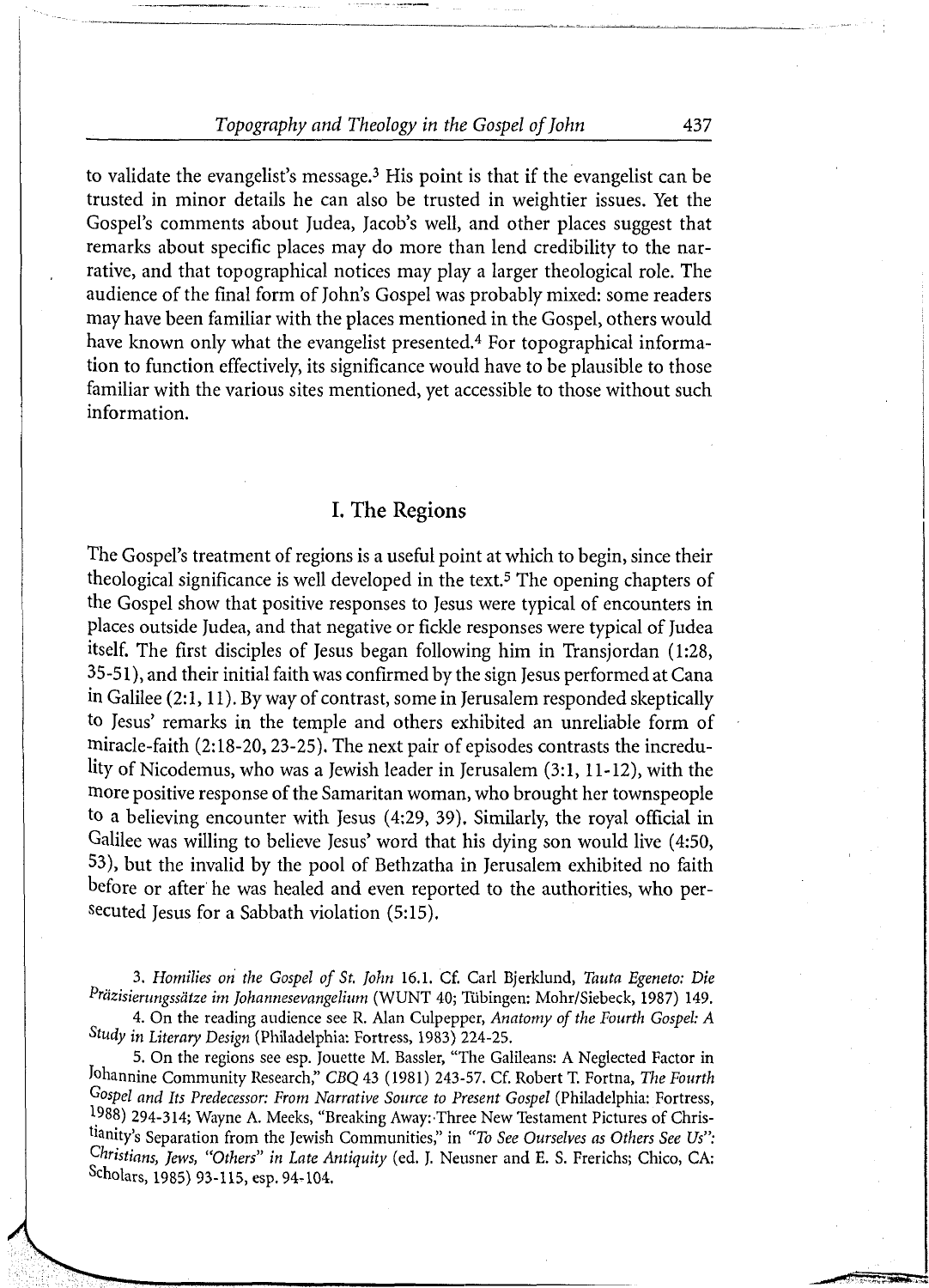*In the first five chapters, the evangelist associates particular types of faith responses with regions; but beginning in chap. 6, he extends the regional identification to anyone exhibiting the faith response typical of that region. When the crowd at Capernaum in Galilee manifested the same kind of animosity that Jesus had encountered in Judea, the evangelist identified them as Ioudaioi, a term that could mean "Jews" in a religious and ethnic sense, and "Judeans" in a geographic sense (6:41, 52). Similarly, Nicodemus was initially identified with the dubious responses of people in Jerusalem, butwhen he later expressed more openness to Jesus, the authorities wondered if he might actually be from Galilee (7:51-52). Pilate was a Roman, but when interrogating Jesus he asked, "Am I a Ioudaios?" (18:35), a question that could be answered affirmatively because of his collaboration with the Jewish authorities during Jesus' trial and execution. People like the man born blind, Martha, and Mary, all of whom lived in the vicinity of Jerusalem and voiced traditional Jewish beliefs, are never called Ioudaioi. The term is not applied indiscriminately to all the inhabitants of a region but identifies those who manifest either negative or unreliable responses to Jesus (11:36-37,45-46; 12:9, 17, 34).*

*The regional traits depicted in the Gospel and their extension to persons who did not necessarily live in those regions would have been congruent with what many readers knew from other sources. Historically, opposition to Jesus climaxed in Judea where he was crucified; but through their own clashes with the synagogue, Johannine Christians found that conflicts with Ioudaioi transcended that particular locale, while collaboration between rabbinic and Roman authorities in the period after 70 c.e. showed that opposition was not confined to one ethnic group.<sup>6</sup> Historically, Jesus' earliest disciples were from Galilee, and the term "Galilean" came to connote a follower of Jesus (cf. Mark 14:70). The postresurrection missionary activity of early Christians also met with some positive results among the Samaritans (cf. John 4:38-39) and among others who lived outside Judea and were not ofJewish background (7:35; 11:51-52; 12:20).*

*The regions in the Gospel are not significant in themselves. Rather, the negative responses associated with Judea and the positive responses associated with other places help to communicate theologically with readers by characterizing people in their relationship to Jesus. Specific sites within each region also help disclose something about the people mentioned in the story. Since I cannot treat all the places mentioned by the evangelist, I will select one from each region and consider how traits associated with that place contribute theologically to the Gospel.*

*6. John 21:19 apparently alludes to Peter's death by crucifixion, which was a Roman form of execution (cf. 18:32). On the significance ofcollaboration between Jewish and Roman* leaders after 70 c.E. for John's Gospel, see David Rensberger, Johannine Faith and Liberating *Community (Philadelphia: Westminster, 1988) 87-90; and my "'The Savior of the World' (John 4:42)," JBL 109 (1990) 678.*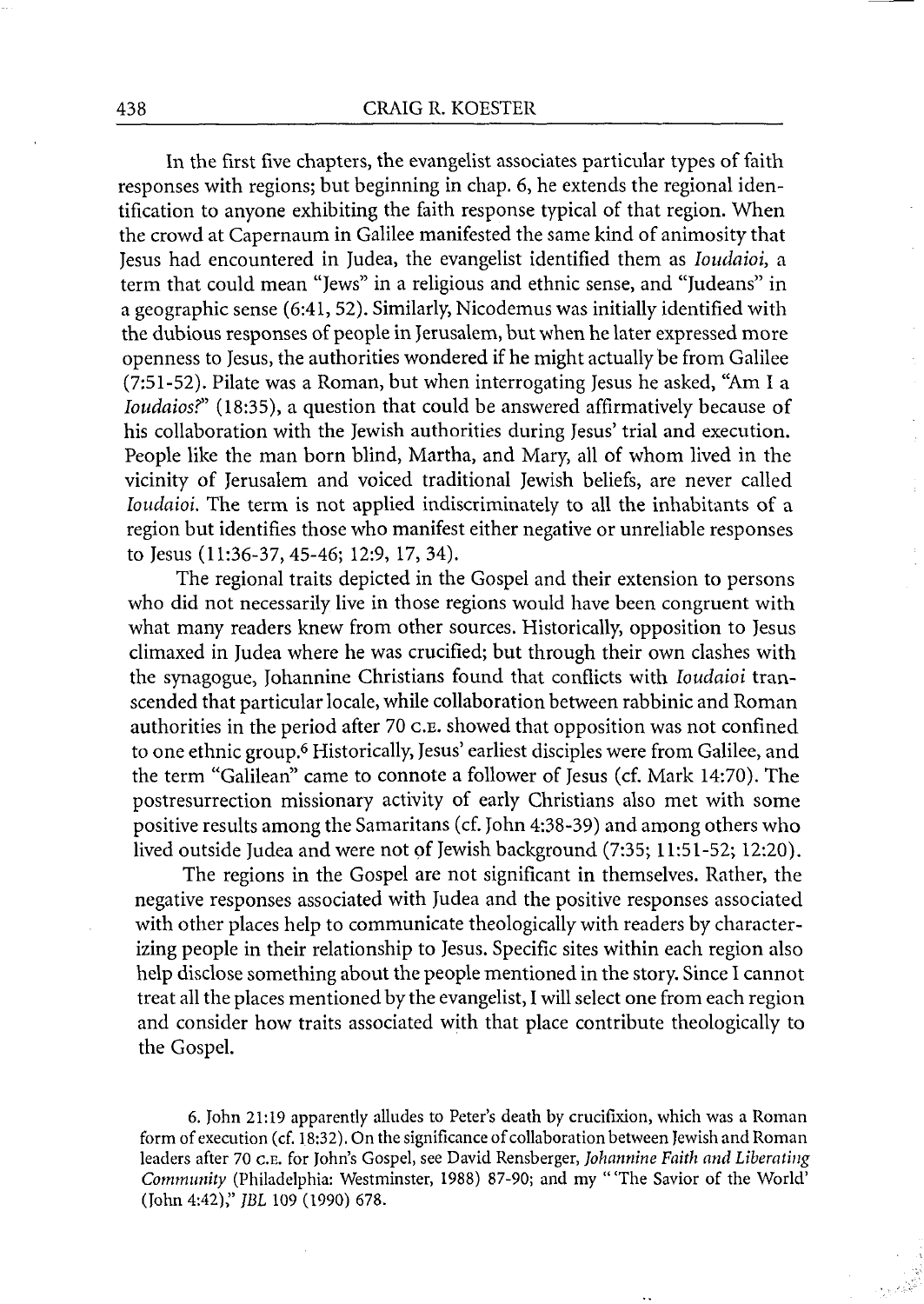#### *II. Jacob's Well in Samaria*

*I turn first to Jacob's well in Samaria, since the accuracy of the topographical details in John 4 is widely accepted. The text says that when Jesus journeyed to Samaria, he halted near the town of Sychar beside Jacob's well, which was in the field he had given to his son Joseph (4:5-6). The conversation with the Samaritan woman discloses that the well is deep (4:11) and that it can be called either a "spring" Ipege, 4:6) or a "well" (phrear, 4:11). It was located within eyesight of "this mountain," Mount Gerizim, where the Samaritans worshiped (4:20), and was near fields suitable for growing grain (4:35). Readers familiar with the area would have found the topographical details accurate. A deep ancient well called Bir Ya'aqub is in the vicinity ofMount Gerizim, and since it is an artesian water source rather than a cistern, it can conceivably be called a "well" or a "spring." The fertile plain that extends to the east of the well was known for its grain production in ancient times. It is uncertain whether Sychar should be identified with the village of Askar or with Shechem, but it is clear that in the first century there was a village not far from the well.<sup>7</sup>*

*The first topographical detail taken up in the chapter is Jacob's well. Although located at a particular place in Samaria, the encounter beside this well acquires a typical or representative quality through its similarities to biblical courtship scenes. The Scriptures relate how several ofthe woman's ancestors including Jacob (4:4, 12) — met their future wives beside wells.<sup>8</sup> The pattern in these stories is that a man traveling in a foreign land meets a young woman beside a well. After water is given, the woman tells her family about the visitor, the man is invited to stay, and a betrothal is arranged. Earlier in the Gospel, Jesus assumed the role of the bridegroom by providing wine for the wedding at Cana (2:1-11), and John the Baptist identified Jesus as the bridegroom who had come to claim the bride (3:29). In John 4, Jesus was traveling through Samaria, which was foreign territory, and met one of Jacob's descendants, a woman who had come to the well at midday as Rachel had (Gen 29:7; John 4:6). These typical traits rightly suggest that the Samaritan woman, like Rachel, would be receptive to the one she met.*

*Comments about the waterin the well, however, show thatJesus is someone "greater than Jacob" (4:12). The well Jacob provided was bound to a place and quenched thirst only for a time; Jesus promised waterthat would spring up within a person and issue into eternal life (4:13-14). The language recallstraditions about the water given to Israel in the time of Moses — a figure whom Samaritans*

*7. On the location see Zdravko Stefanovic, "Jacob's Well," ABD 3.608-9. On the grain fields see Str-B 2.431; Clemens Kopp, The Holy Places ofthe Gospels (New York: Herder, 1963) 165n.42.*

*8. The similarities to biblical courtship scenes have often been noted. See the summary in Paul D. Duke, Irony in the Fourth Gospel (Atlanta: John Knox, 1985) 101-3.*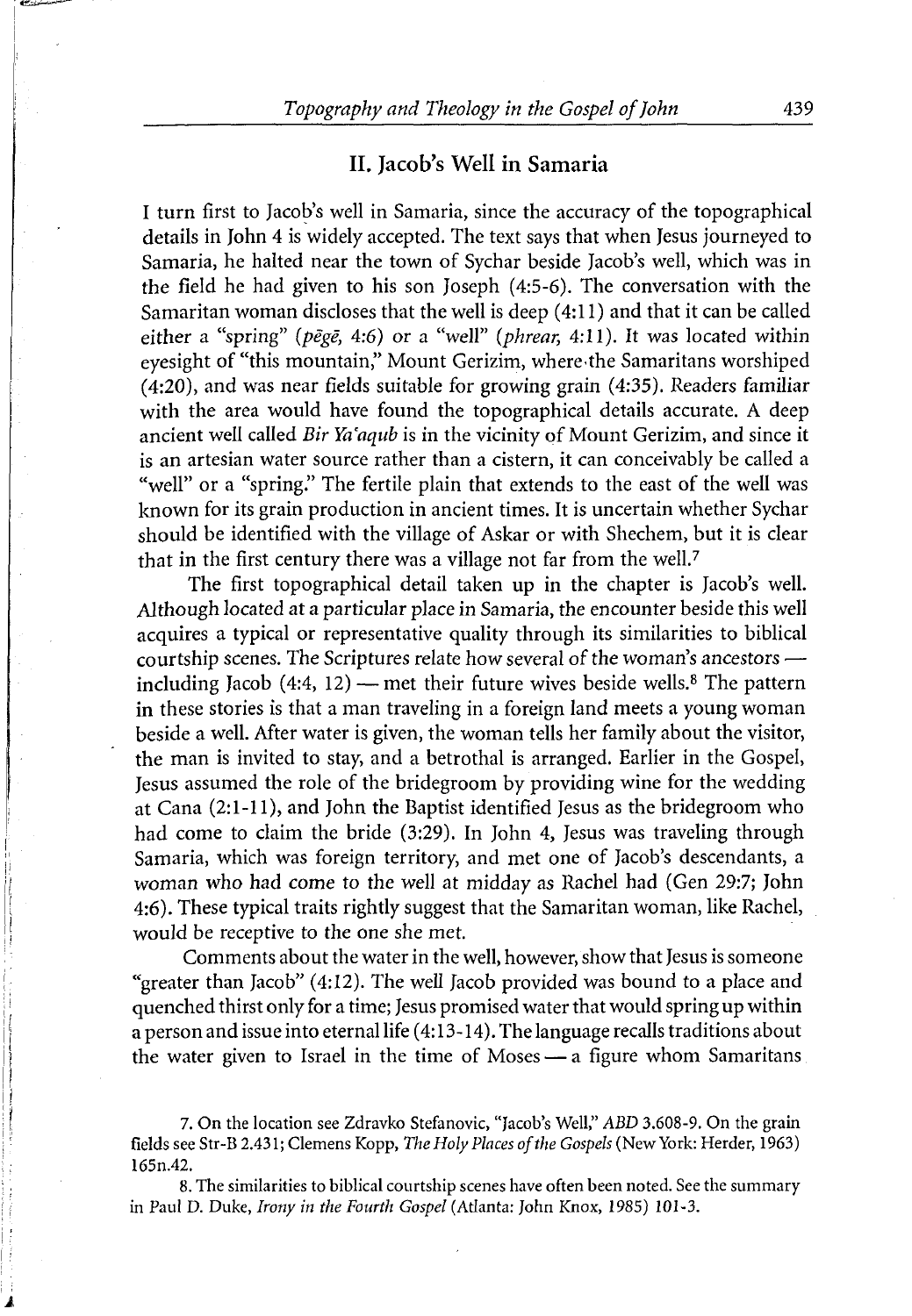بالإجليلين بيرزن

*deemed greater than Jacob. On several occasions Moses had wondrously provided waterfor Israel in the desert, and tradition held that the water that had sprung up at different times and places actually came from a single miraculous well.<sup>9</sup> In addition to water, Moses had brought the people the Law, which was the "gift of God" and a source oflife (cf. John 4:10, 14). Water was a common image for the Law in both Jewish and Samaritan tradition.<sup>10</sup> Jesus contrasted his true "living water"with the waterin thewell, indicating that itwas ofanother order,something more like the revelation delivered through Moses than the water provided by Jacob. When Jesus displayed his knowledge of the woman's life, she recognized that he was indeed a prophet (4:19).*

*The second topographical detail is Mount Gerizim. As the scope of the conversation broadens from the woman's personal life to matters of national concern, the discussion of topography also shifts from Jacob's well to the Samaritan holy place. The woman said, "Our fathers worshiped on this mountain, and you say that in Jerusalem is the place where it is necessary to worship (4:20). By speaking of national concerns in the first person plural, the woman acts as a spokesperson for her people. Jesus responds in the plural by saying, You people worship what you do not know; we worship what we know, for salvation is from the Jews" (4:22). His comment recalls the common Jewish accusation that worship in Samaria had been idolatrous ever since Jacob had buried Rachel's stolen household gods there (Gen 35:4). Idolatry meant worshiping what one did not know (cf. Isa 44:9, 18; Wis 13:1-2). Such ignorance characterized those who worshiped at "this mountain," but from a Johannine perspective was also typical of "the world" generally (John 1:10)J<sup>1</sup>*

*After referring to the holy mountain, the woman spoke about "the Messiah" who was expected to tell her people "all things" (4:25). The passage conveys Samaritan expectations through a Jewish expression. Samaritans in the first century apparently did not use the term "messiah," which was often associated with the heir of David, a Jewish king, but looked for the prophet like Moses foretold in Deut 18:15-18. A Moses-like figure did gain a following among the Samaritans in the mid-first century, promising to reveal on Mount Gerizim the sacred vessels used in the Mosaic tabernacle (Josephus, Ant. 18.4.1 §§85-88).<sup>12</sup>*

*9. On Moses traditions and the well see Birger Olsson, Structure and Meaning iu Fourth Gospel:A Text-LinguisticAnalysisofJohn2:1-11 and4:l-42(ConBNT6; Lund: Gleerup, 1974) 162-73; Germain Bienaime, Moise et le don de I'eau dans la tradition juive ancienttargum et midrash (AnBib 98; Rome: Biblical Institute, 1984). Cf. the Samaritan Metnaf Marqah 4.4; 4.8; 5.3; 6.3.*

*10. See, e.g., CD 6.2-5; 3.12- 17a; 19.32-35; Memar Marqah 2.1; 6.3; cf. Philo, Drunkenness 112-13; Dreams 2.271.*

*11. On this section see my "Savior ofthe World," 672-74.*

*12. See my discussion in The Dwelling of God: The Tabernacle in the Old Testament Intertestamental Jewish Literature, and the New Testament* (CBQMS 22; Washington, *D.C.*<sup>2</sup> *Catholic Biblical Association, 1989) 55-58.*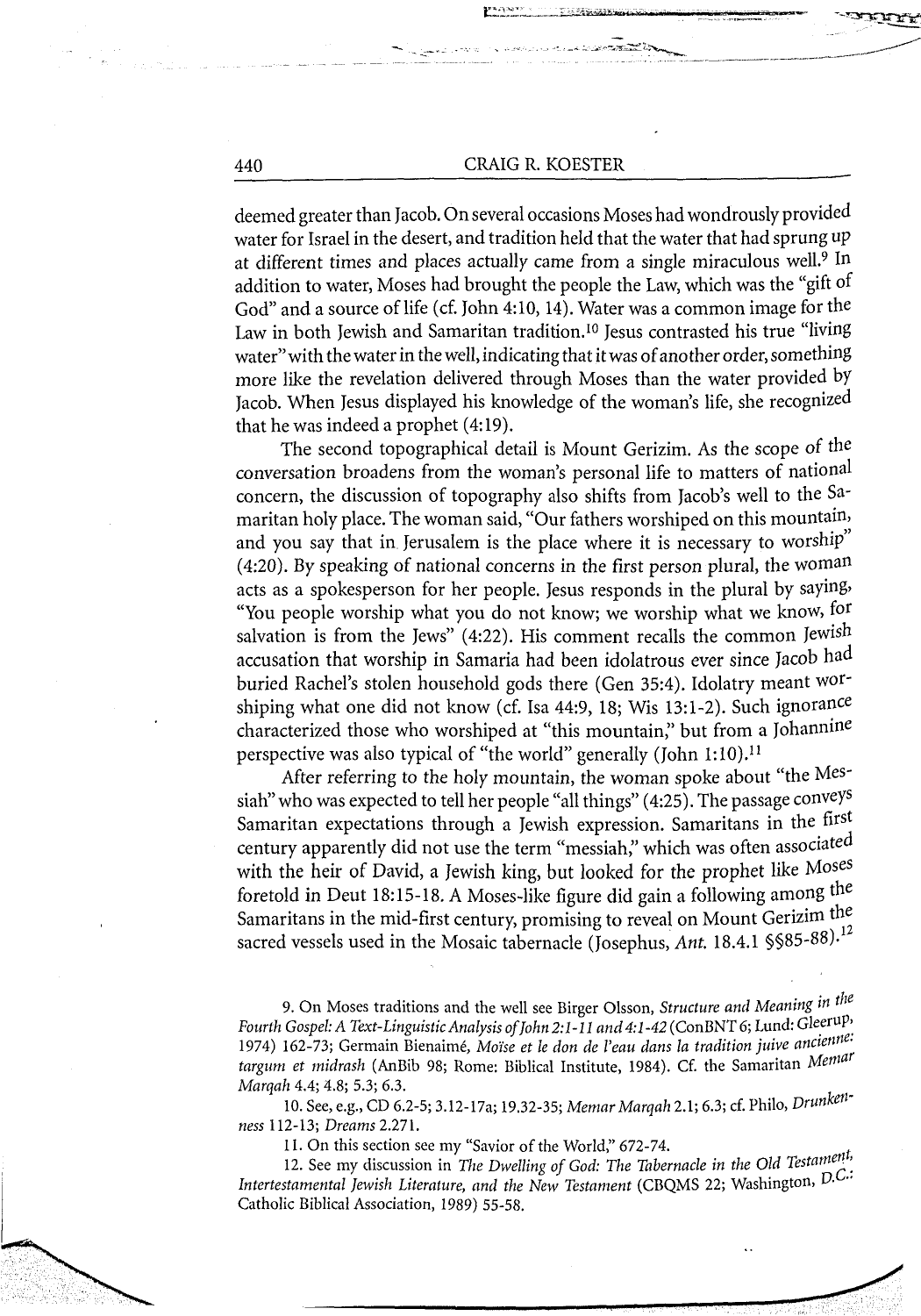*Jesus disclosed that he was the Messiah, and indeed told the woman "all things" about herself (John 4:25-26,29,39). The arrival of the Messiah rightly presaged the establishment of true worship, but contrary to Samaritan expectations it would not be bound to a location: the hour had come when people would worship God "neither on this mountain nor in Jerusalem" but "in Spirit and in truth" (4:21-24).*

*The third topographical element is the grainfields to the east of the well. As the woman exits, the disciples appear on the scene and encourage Jesus to eat. Jesus replies that he has food, explaining that "food" is a metaphor for doing the will ofGod. Then he directs their attention to the fields nearby, transforming them into a metaphor for missionary activity (4:31-38). At the ordinary agricultural level, there was a four-month interval between the sowing and harvesting of a crop; but Jesus says that the time of harvest has already come and that the sower and reaper can rejoice together, recalling biblical promises concerning God's future blessings (Lev 26:5; Amos 9:13). The harvest itself like the water promised to the woman — would be for eternal life (John 4:36). The disciples had just returned with some food purchased in Sychar, near Joseph's field (chorion, 4:5), but were participating in a missionary harvest of the fields (chorai, 4:35) for which they had not labored, as a throng of villagers came to Jesus in response to the Samaritan woman's testimony (4:29-30,38-39).*

*The final topographical element is Sychar. This episode began with a Personal conversation between Jesus and a woman, but it expanded to deal with issues of national differences and the Christian mission, and concludes when Jesus is acclaimed "the Savior of the world" (4:42), a title that connotes worldwide dominion. Similarly, the evangelist initially located Sychar in relation to Jacob's well and Joseph's field, but suggests that Jesus was welcomed there in a manner suitable for a Greco-Roman city (polis, 4:5, 39). When figures like Vespasian and Titus approached a city, people would stream out to the roadsides to greet them, escort them into their town, and acclaim them "savior and benefactor." By going out to meet Jesus on the road, inviting him into their town, and hailing him as "the Savior of the world," the people of Sychar bore Witness to the universal scope of his power.<sup>13</sup> Each topographical element in the story contributes to a disclosure of Jesus' identity and what it means to mceive him.*

#### *III. The Pool of Bethzatha*

*<sup>J</sup> noted earlier that the evangelist initially connected Judea with unfavorable and unreliable responses to Jesus, but eventually applied the term Ioudaioi to*

*13. On the reception at Sychar see my "Savior of the World," 665-68.*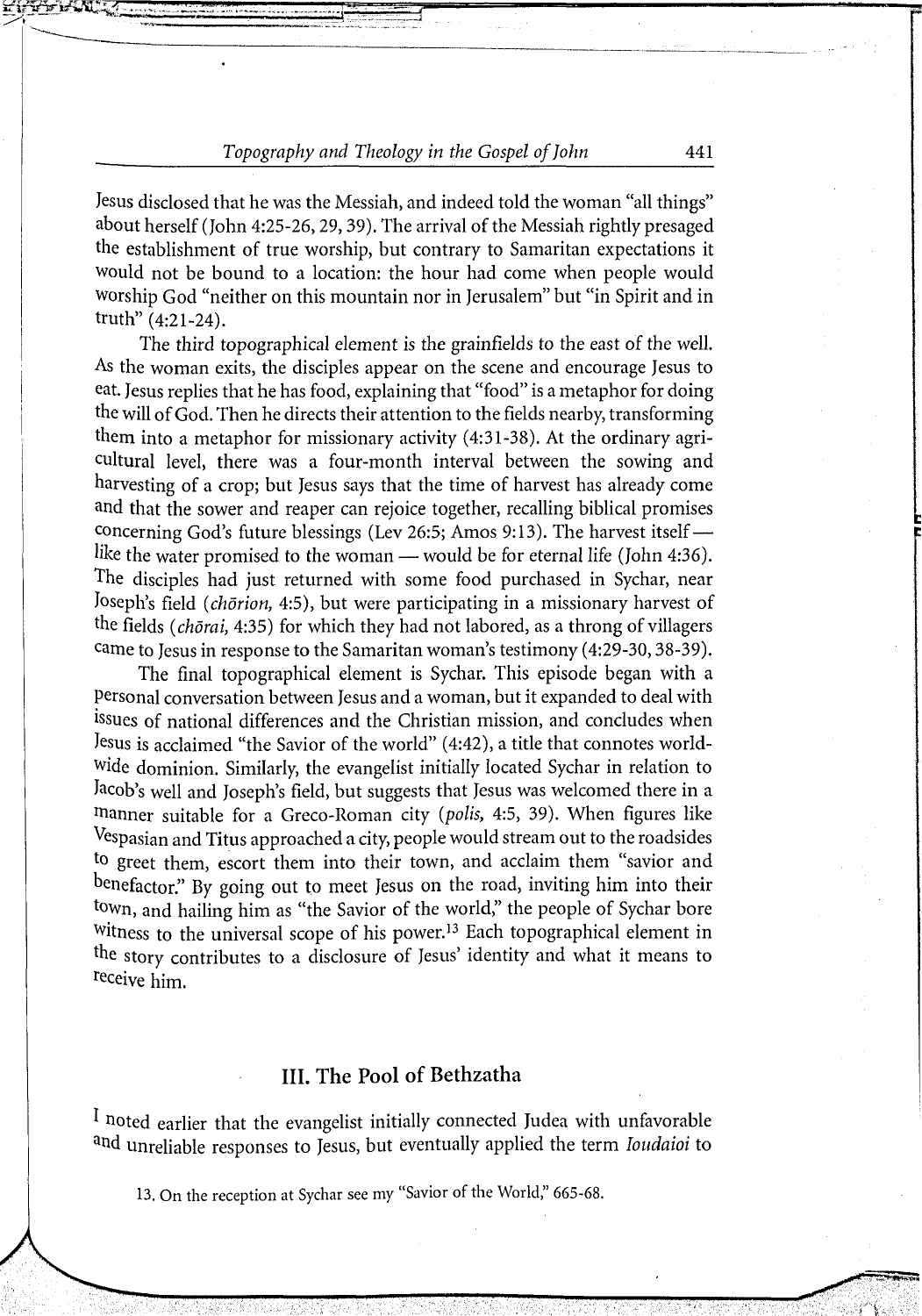*people of other locations and backgrounds who exhibited the same kinds of responses. In a similar way, the response of the invalid in John 5:1-16 was appropriate for the place known as Bethzatha, but readers could discern in him something of more far-reaching significance. The description of Bethzatha is detailed, and despite several textual problems it is corroborated by other literary sources and archaeological excavations. The site, which was located north of the Temple Mount, included two large reservoirs with smaller bathing pools nearby.<sup>14</sup> The five porticoes described by the evangelist sheltered the sick.*

*Although located in Jerusalem, this cult of healing was not a typical Jewish institution. Invalids were resident there, sometimes for extended periods oftime (5:6), seeking help for various ailments. The expectation was that when the water in the pool was mysteriously disturbed,someone who entered immediately would be healed and that latecomers would not be helped (5:7). These practices are not well attested in Jewish sources, which commonly associated healing with prayer to a God who did not reserve his favor for those best able to help themselves. Later legend ascribed the moving ofthe water to an angel ofthe Lord (5:4), but the best manuscripts do not include this verse and most translations rightly omit it.*

*The Bethzatha cult resembles the healing shrines ofAsclepius and Serapis> which were found throughout the eastern Mediterranean. Like the pool described in John 5, these sanctuaries were normally built beside bubbling springs> where people might remain forsome time seeking aid.Vitruvius Pollio, a leading builder ofthe Augustan age, said that "the healthiest regions and suitable springs ofwater therein" are chosen "for all temples and particularly for Asclepius" and other gods ofhealing. For when the sick "are treated with water from wholesome fountains they recover more quickly."<sup>15</sup> The small bathing pools discovered at Bethzatha were similar to those used at such shrines, where people hoped to be among those who were healed ofblindness, foot problems, and other infirmities by means ofthe water.<sup>16</sup> The second-century votive offerings to the god Serapis that were found at Bethzatha indicate how readily the shrine could be adapted for pagan use. It is not clear that Greco-Roman deities were actually invoked at the pool prior to the destruction of Jerusalem in 70 c.e., but Antoine Duprez observed that in the time of Jesus Bethzatha was located outside the city walls and near the Antonia fortress, the largest Roman military installation in the city, making it potentially useful for the pagans stationed there.<sup>17</sup>*

*14-On the textual problems ofJohn 5:2 and other pertinent information see James F Strange, Beth-zatha, ABD 1.700-701. The most important discussion of the site is by Antoine Duprez, Jisus et les dieuxguirisseurs, d propos de Jean V (CahRB 12; Paris: Gabalda, 1970). See also W. D. Davies, The Gospel and the Land: Early Christianity and Jewish Territorial Doctrine (Berkeley: University ofCalifornia, 1974) 302-13.*

*15. On Architecture 1.2.7.*

*16. On the power of water to cure such ailments see Aelius Aristides, Orations 39.6 and 15; Pausanias, Description of Greece 4.31.4; 5.5.11; 6.22.7; 8.19.2.*

*17. Duprez, Jesus et les dieux guirisseurs, 96-97.*

 $\mathcal{F}=\mathcal{D}^{\mathcal{G}}$  , we see also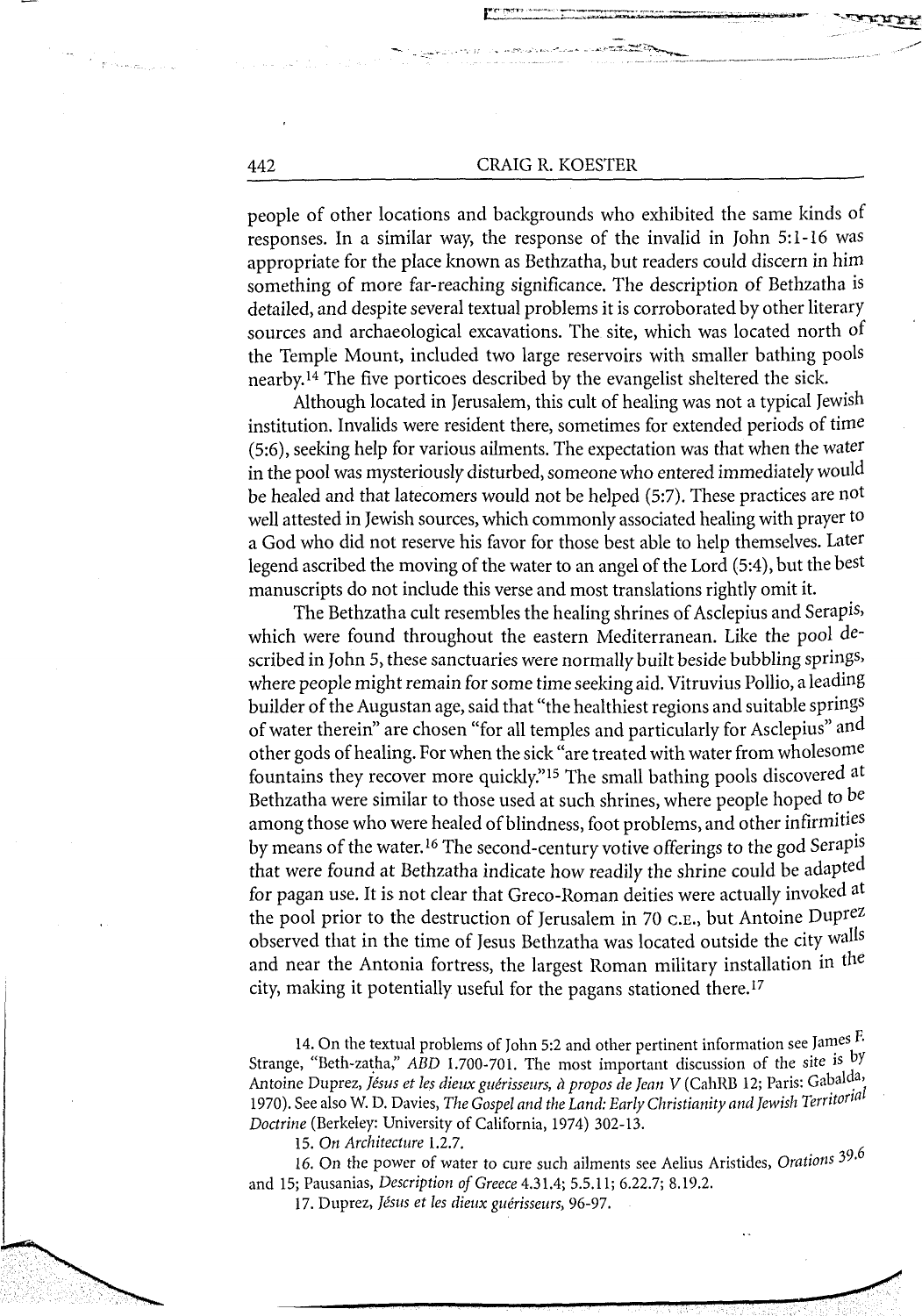*The invalid was Jewish, but his perspective on healing reflected a religious attitude that was common throughout the Greco-Roman world. The man was preoccupied with the mysterious power ofthe water in the pool, assuming that a well-timed entry would virtually guarantee results. Jesus healed the man without using water from the pool, but when the man was later faulted for carrying his mat on the Sabbath, he tried to shift the blame to his healer (5:11 J. Later, his readiness to report Jesus to the authorities suggests that he perceived healing as something that magically had happened to him, requiring no further commitment on his part. The deities typically associated with Greco-Roman healing shrines did not demand exclusive allegiance from worshipers, who could move from one cult to another with relative ease. Yet this text shows that those who assumed that loyalty to Jesus was optional remained in sin and under the threat ofjudgment (5:14).*

#### *IV. Tiberias in Galilee*

*In the wake of conflicts in Jerusalem over the healing at Bethzatha, "Jesus went across the Sea of Galilee of Tiberias" (6:1). This seemingly redundant designation connects the lake not only with the region of Galilee but with the city of Tiberias,which was the major urban center on its shores. Although the evidence is complex, there are good reasons to think that the Fourth Evangelist locates the feeding ofthe five thousand in proximity to the city ofTiberias, as Raymond Brown has suggested. The transition from Jerusalem in chap. 5 to Galilee in chap. 6 is abrupt, but the basic movement in the narrative is from south to north, and a number of manuscripts actually say that "Jesus went across the Sea of Galilee to the region [cis ta mere] of Tiberias." This movement is more plausible than assuming that Jesus crossed to the eastern shore.<sup>18</sup>*

*Tiberias is mentioned a second time in the transitional scene that traces the crowd's journey from the site of the feeding to Capernaum. The day after the miracle, the crowd wanted to find Jesus but discovered that his disciples had taken the only boat. Then "boats came from Tiberias, (which was) near the place where they ate the bread after the Lord had given thanks," and took them to Capernaum (6:23-24). The word "near" (engys) could be taken to mean that boats from Tiberias came "near to the place" where Jesus fed the multitude;<sup>19</sup> hut word order indicates that "near" should be taken with Tiberias, and given the use of "near" (engys) with place-names elsewhere in the Gospel, it is best*

*19. In 6:19 "near" (engys) describes the movement ofJesus, who was coming "near to the boat." In 6:23 it identifies Tiberias in relation to the place of the feeding.*

*<sup>18.</sup> Brown, The Gospel According to John (2 vols.; AB 29-29A; Garden City, NY. Doubkday, 1966-70) 1.232, 257-58.*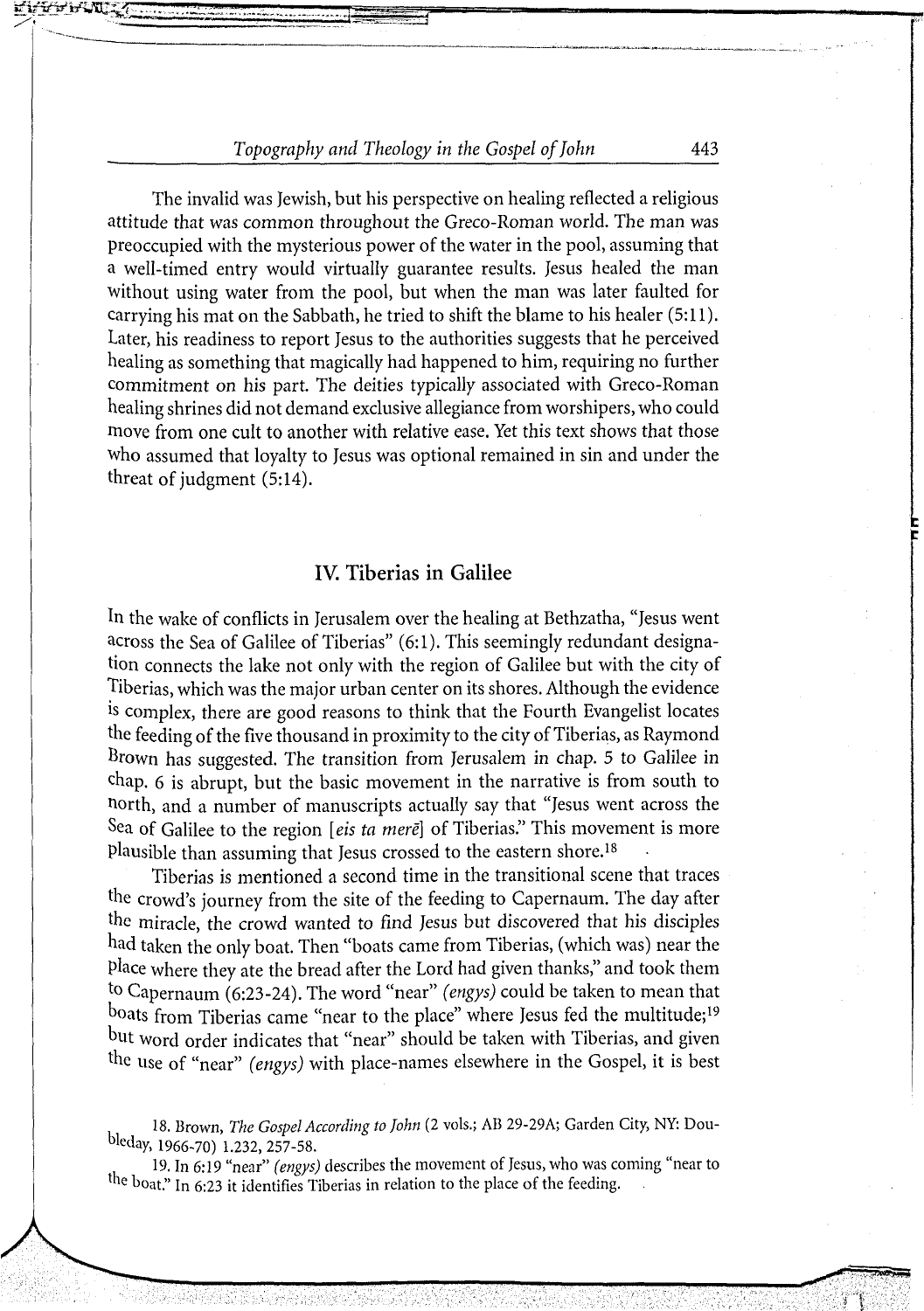*to say that boats came from Tiberias, "which was near the place where they ate the bread."<sup>20</sup> Moreover, ifthe evangelistset the feeding in the vicinity ofTiberias, the appearance of boats from that city is not hard to explain. It is more difficult to imagine why boats from a city on the western shore would travel to an unknown spot on the eastern side, then embark for yet a third location on the northwestern shore. When the crowd went "across the sea" (6:25), one can best picture them following a common navigational route from a site near Tiberias to Capernaum. The evangelist's language is similar to that of Josephus, who said that when people traveled from Tiberias to Taricheae — a town on the western side that was closer to Tiberias than Capernaum was — they "crossed over" the sea (Life 59 §304). The intervening description of Jesus walking on the sea is congruent with this scenario.<sup>21</sup>*

*The crowd that followed Jesus is depicted in a distinctly Johannine way. After Jesus had fed them with bread and fish, they declared initially that he was "the prophet who is coming into the world" (6:14), identifying him as the prophet like Moses who was foretold in Deut 18:15-18. The prophet Elisha had also fed a multitude with a small amount of bread (2 Kgs 4:42-44), but Jesus miraculous gift ofbread during the Passover season (John 6:4) would have been especially appropriate for someone like Moses, in whose time Israel had eaten*

*20. Engys is used for a place called "Aenon (which is) near Salim" (3:23), and Jesus is* said to have gone from the village of Bethany "to the region "(which is) near the desert" *(11:54). Other occurrences of engys in connection with places make the connection clear by* coupling it with a form of the word "to be": Bethany "was near Jerusalem" (11:18), Golgotha *"was near the city" (19:20), and the tomb "was near the place" (19:42). Significantly, the original text of Codex Sinaiticus said that "boats came from Tiberias, which was [ ouses] near where they ate the bread" (6:23).*

*21. The miraculous elements in John's account ofJesus walking on the sea are remarkably muted. The disciples had rowed for three or four miles (6:19), but John does not state that they were in the middle of the lake (cf. Matt 14:24). After meeting Jesus the evangelist notes that "immediately the boat reached the land to which they were going" (John 6:21)- Some insist that the boat was miraculously whisked the remaining miles across the water (e.g., Rudolph Bultmann, The Gospel ofJohn [trans. G. R. Beasley-Murray et al.; Philadelphia<sup>1</sup> Westminster, 1971] 216; Ernst Haenchen, John [trans. Robert W. Funk; 2 vols.; Hermeneia; Philadelphia: Fortress, 1984] 1.280; Fortna, Fourth Gospel and Its Predecessor, 82). But it is at least as plausible to think that they had nearly reached their destination when theymet Jesus. Unlike the other Gospels, John does not say that Jesus looked like a ghost, that he stilled the* storm, or even that he got into the boat, only that "the disciples wanted to take him into the *boat when they reached the shore (6:21). A nonmiraculous interpretation is proposed by J. H. Bernard, A Critical and Exegetical Commentary on the Gospel According to St. John (ICG 2 vols.; Edinburgh: T. 8c. T. Clark, 1929) T.185; J. N. Sanders, A Commentary on the Gospe According to St. John (completed by B. Mastin; HNTC; New York: Harper & Row, 1969) I83' Charles H. Talbert, ReadingJohn: A Literary and Theological Commentary on theFourth Gospe and the Johannine Epistles (New York: Crossroad, 1992) 133. The obscure points are noted by* Brown, *Gospel According to John,* 1.252; *C. K.* Barrett, *The Gospel According to St. John (2nd ed.; Philadelphia; Westminster, 1978) 280-81. By muting the miraculous elements, evangelist focuses attention on the theophanic character ofJesus' words, "I Am" (6:20).*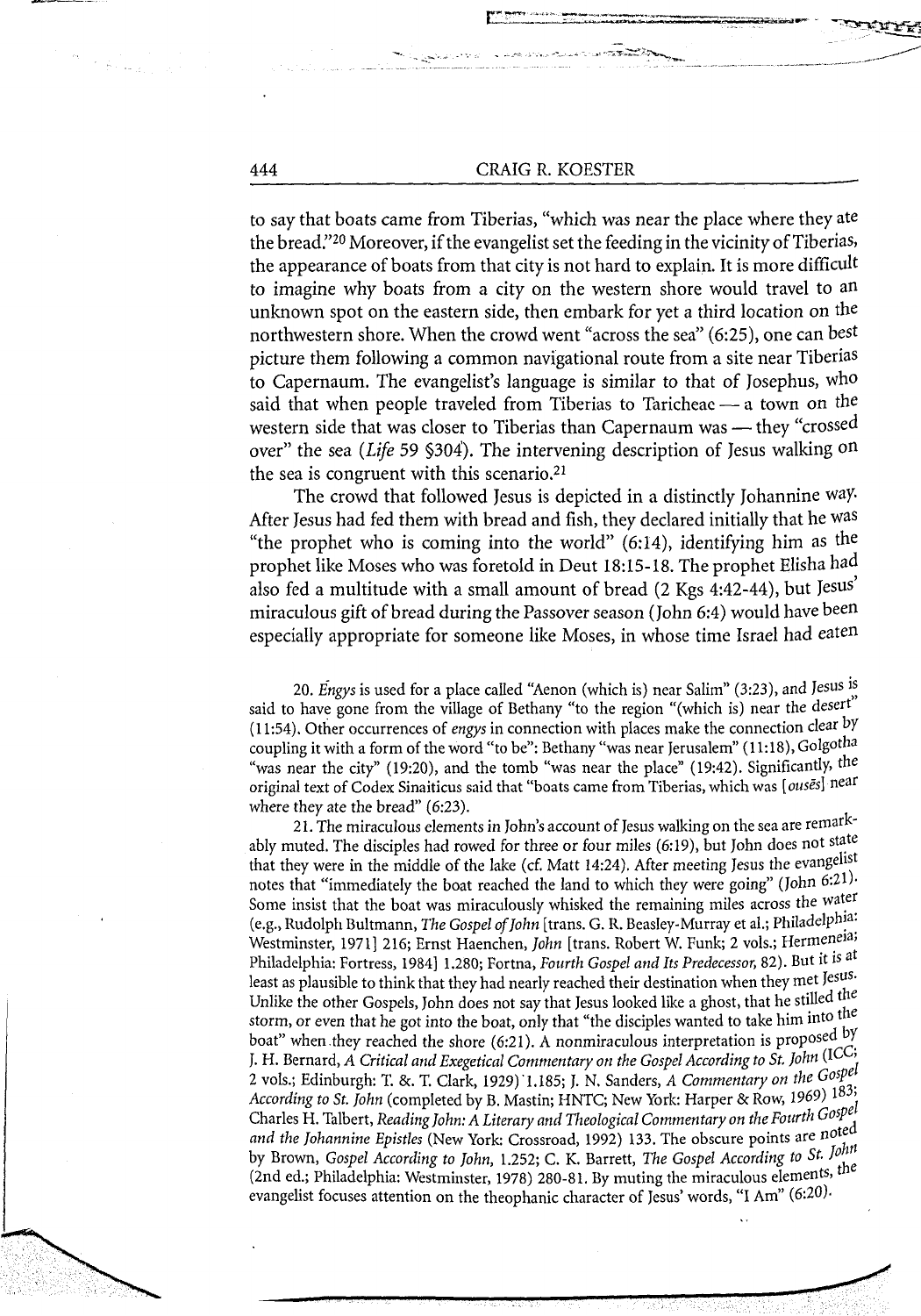*manna or "bread from heaven" (cf. 6:31-32). Next, the crowd tried to seize Jesus and make him king (6:15). This reaction also is plausible within the framework of Jewish eschatological expectations. In some traditions, Moses was depicted as both prophet and king (Philo, Moses 2.292), and other sources said that the advent of the Messiah would be accompanied by a reappearance of manna (2 Apoc. Bar. 29:8). The crowd's attempt to make Jesus king implies that a ruler's authority comes from popular acclaim rather than "from above" (cf. John 18:36), and Jesus fled from them. When they sought him out the next day to demand more bread, Jesus upbraided them for simply seeking to eat their fill without regard for what his signs conveyed (6:25-34).*

*A crowd from Tiberias would have been well suited to play the role of people preoccupied with bread and kingship. The characteristics of people from Tiberias were probably well known to some readers. Josephus called them "a promiscuous rabble" that included magistrates and poor folk "from any and all places of origin" (Ant. 18.2.3 §§36-38). The city itself, which bore the name of the emperor Tiberius, had been founded about 19 c.e. by Herod Antipas, a Roman vassal. The king established it as his capital with a Hellenistic constitution, but found it difficult to get Jews to settle there since he had built it on the site of a graveyard, and contact with the dead made people unclean according to Jewish law. Therefore, to find residents for his new city, Herod freed slaves and offered free land and houses to those who would settle there.<sup>22</sup> Although a synagogue was eventually established, the memory ofthe city's origins tainted its reputation for some time, and when Tiberias became an important center of rabbinic learning, Jewish sources recounted carefully how the city had been cleansed from its defilement.<sup>23</sup>*

*By the time the Gospel was completed, many ofits readers would probably not have known the history of Tiberias. Yet the Gospel enables readers to see in the crowd traits that were not limited to Tiberias but were typical of the masses in various Greco-Roman cities. Roman rulers frequently placated the Populace with distributions of bread or grain. Cicero recalled that the practice was agreeable to many people, since it enabled them to get adequate food without working for it, but others opposed it since it induced idleness and drained the treasury. The satirist Juvenal mocked the citizens who dutifully accompanied the Roman consul because they had received tickets for free meals, and he ridiculed the fickleness ofthe crowds that were willing to voice support f°r any ruler who mollified them with "bread and circuses." Similarly, Dio Chrysostom chided the people of Alexandria who were reputed to be a group to whom you need only throw plenty of bread and a ticket to the hippodrome, smce they have no interest in anything else."<sup>24</sup>*

*22. On the history of Tiberias see James F. Strange, "Tiberias," ABD 4.547-49.*

*23. y. Sheb. 9, 38d; Gen. Rab. 79:6; Eccl. Rab. 10:8.*

*24. Cicero, Pro Sestio 48 §103; Juvenal, Satires 10.44-46, 73-80; Dio Chrysostom, Dis-*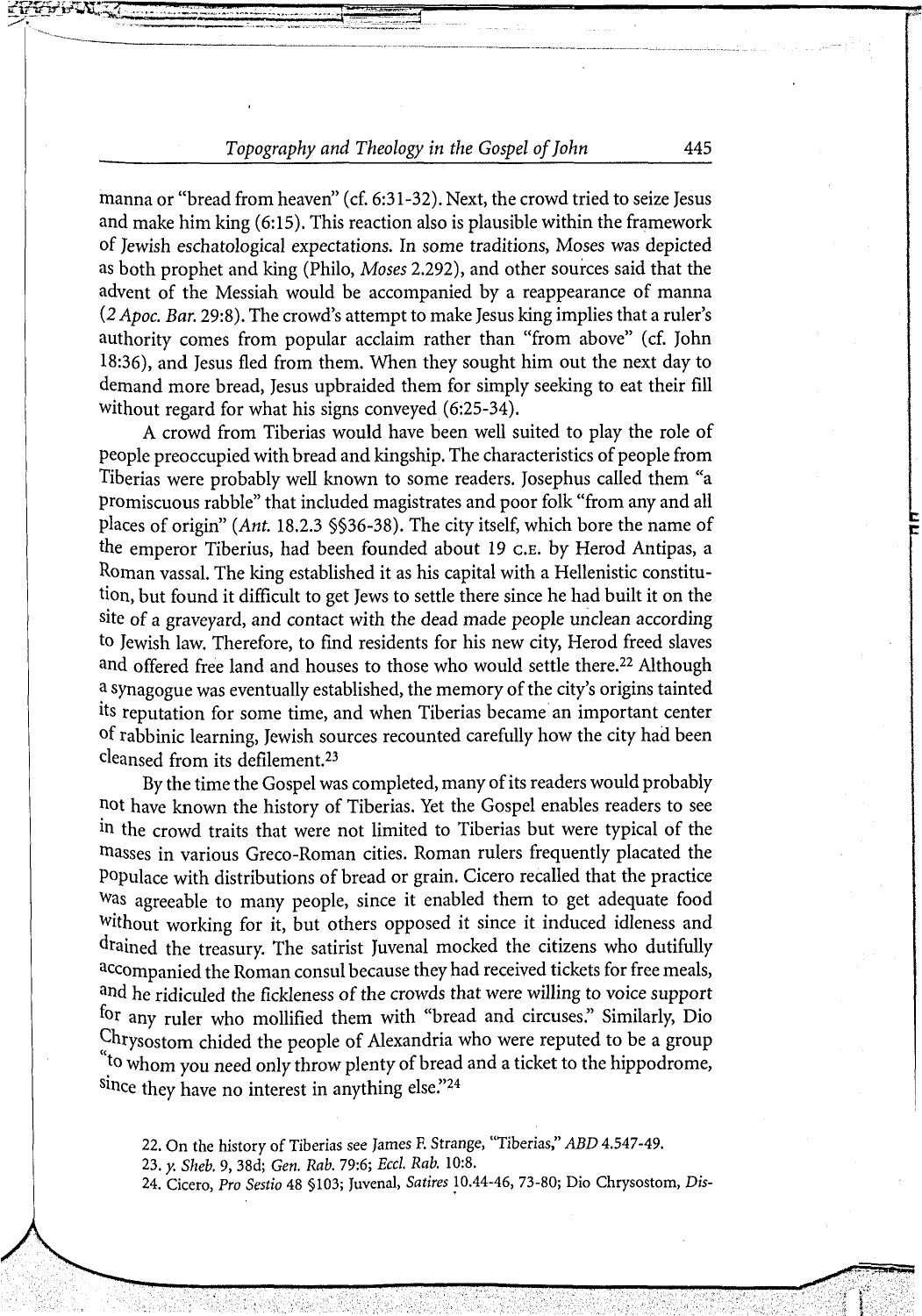*The multitude in John 6, like the masses in various Greco-Roman cities, had no interest in anything but bread, and their eagerness to make Jesus king on the basis ofa food distribution would have been familiar to a broad spectrum of the Gospel's readers. The crowd's loyalty was based on eating their fill of the loaves, and Jesus repudiated it, warning against their preoccupation with the kind of food that perishes (6:27). By noting the connection of the crowd to the city ofTiberias, the evangelist helped to convey a disposition that was congruent with the origins of the place yet representative of an attitude evident among many in the Mediterranean world.*

#### *V. Bethany in Transjordan*

*The final site is "Bethany beyond the Jordan," where John was baptizing and Jesus' ministry began (1:28). Toward the close ofhis ministry, Jesus returned to Bethany, where he received word of Lazarus's illness (10:40; 11:1-3). By noting that Bethany was "beyond the Jordan," the evangelist directs attention to the eastern side of the river. Although some scholars have suggested that Bethany was actually the region ofBatanaea,<sup>25</sup> the Gospel refers to it as "a place" (topos, 10:40), a term that refers consistently to particular locations like the Jerusalem sanctuary (4:20; 11:48), the shrine at Bethzatha (5:13), and other specific sites; it is not used as a regional designation.<sup>26</sup> The precise location of Bethany in Transjordan has not been determined, but the site that has enjoyed most consistent support is the Wadi el-Charrar, which is opposite Jericho.<sup>27</sup> A place in this vicinity is compatible with the movements depicted in John <sup>1</sup> and 11, and is especially appropriate for the conversations the evangelist locates there.<sup>28</sup>*

*28. A period ofthree days would allow Jesus to travel from a location opposite Jeric*

*courses 32.31. See also Juvenal, Satires 7.174 and 8.118; Pronto, Correspondence (ed. and trans-C. R. Haines; LCL; Cambridge: Harvard University; London: Heinemann, 1963) 2.17. Gt-E. Courtney, A Commentary on the Satires ofJuvenal (London: Athlone, 1980) 104-5,372,472, E. G. Hardy, The Satires ofJuvenal(2nd ed.; London: Macmillan, 1891) 198-99,232; PaulVeyne, Bread and Circuses: Historical Sociology and Political Pluralism (London: Penguin, 1990) 99-10^*

*<sup>25.</sup> On Bethany as Batanaea see esp. Rainer Riesner, "BethanyBeyond the Jordan (John 1:28): Topography, Theology and History in the Fourth Gospel," TynBul 38 (1987) 29-6 , idem, "Bethany Beyond the Jordan," ABD 1.703-5.*

*<sup>26.</sup> Other "places" include the garden where Jesus was arrested (18:2), the paverne where Pilate's judgment seat was located (19:13), and the site ofJesus' crucifixion (19:17,2 41). Cf. 6:10, 23; ll:30;20:7,25.*

*<sup>27.</sup> Gustav Dalman, Sacred Sites and Ways: Studies in the Topography of the G°5<sup>P</sup> (trans. Paul P. Levertoff; London: SPCK, 1935) 89-92; Kopp, HolyPlaces ofthe Gospels, 110-2 cf. Rudolph Schnackenburg, The Gospel According to St. John (trans. Kevin Smyth et al., vols.; New York: Herder/Seabury/Crossroad, 1968-82) 1.295-96; Riesner, "Bethany Bey<sup>011</sup> the Jordan," ABD 1.704. \_ .*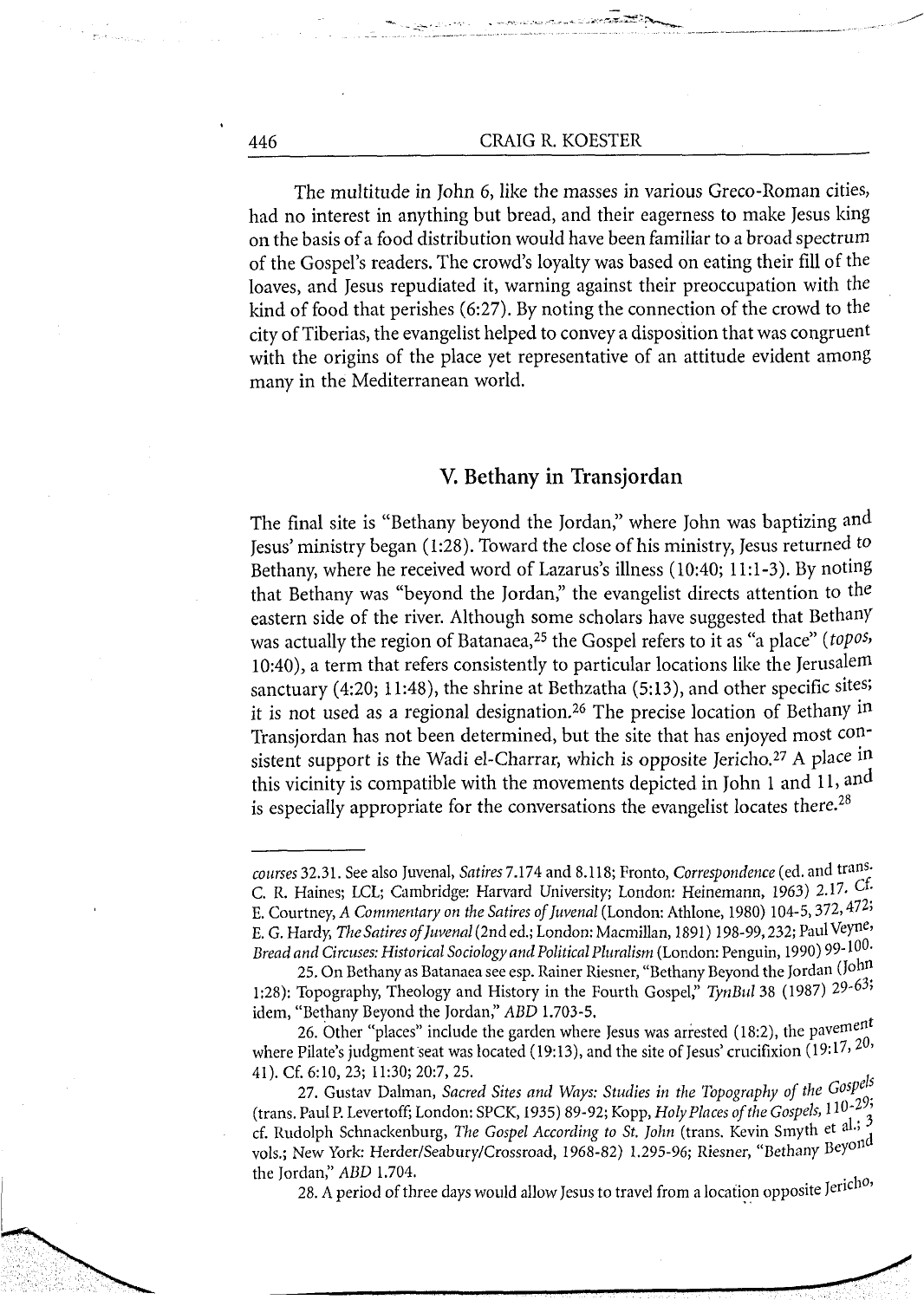*After arriving at Bethany, a Jewish delegation asked about three figures: the Christ, Elijah, and the prophet like Moses (1:19-21, 25). Elijah was said to have parted the Jordan near Jericho before being swept into heaven by a whirlwind and chariot of fire on the plains across the river. His successor, Elisha, received the spirit ofthe prophet and parted the Jordan yet again (2 Kgs 2:6-14). The return of Elijah was an element in Jewish eschatological expectations (Mai 3:22-24 [ET 4:4-6]). Earlier, Moses was said to have addressed Israel on the plains across from Jericho (Deut 1:1), promising that in the future God would raise up for them another prophet like himself(18:15-18). Afterward, his successor, Joshua, who bore the Spirit of God as Moses had (Num 11:24-25; 27:18; Deut 34:9), led the people into the land by parting the waters of the Jordan as Moses once parted the sea (Exod 14:21; Josh 3:7-17). Moses was said to have been buried near Mount Nebo, which overlooks the area, and some expectations concerning the appearance of a Mosaic deliverer were associated with the burial site.<sup>29</sup> The vitality ofthese local traditions is evident in the attempt ofTheudas, a self-proclaimed prophet, to claim the mantle of Moses, Elijah, and their successors by leading a group to the Jordan River, where he promised to part the water for them. The Roman cavalry interfered with his plans.<sup>30</sup>*

*John the Baptist denied that he was the Christ, Elijah, or the prophet like Moses; it was Jesus who would fulfill God's promises to Israel. Bethany in Transjordan was a suitable place for Jesus to appear, since the Fourth Gospel's presentation of Jesus' messiahship combines Davidic hopes with expectations for an eschatological prophet. This is especially apparent in signs like the gift of bread and raising the dead, which are reminiscent ofmiracles performed by Moses and Elijah (Exod 16:4-8; <sup>1</sup> Kgs 17:17-24). At Bethany, John testified that he "saw the Spirit descend and remain" on Jesus (John 1:32-33), which was appropriate for* Jesus as God's anointed one (Isa 11:2; 61:1) as well as for a figure who stood in the *line ofMoses and Elijah. Like these earlier figures, Jesus bore the Spirit; but unlike them he bore it permanently. The Spirit "remained" on Jesus. Jesus would eventually give the Spirit to his followers, but that did not mean he would give it away. No other prophet or messianic figure would succeed him.*

*<sup>&#</sup>x27;''here he met his first disciples, to Cana in Galilee (2:1). The objection that one ofthe days allotted for travel would have been the Sabbath (Riesner, TynBul 38 [1987] 45-47) relies too* heavily on a possible parallel between "the third day" and Easter. In chap. 11, it would have *taken a day to travel from Bethany near Jerusalem to a site across from Jericho. If Lazarus tleil and was buried just after the messenger departed, one can calculate a day for the* messenger to reach Jesus, a delay of two more days, and one final day for Jesus to travel to *ethany near Jerusalem. In support of Batanaea, Riesner proposes that Lazarus died only atter Jesus had delayed for two days, so that it took Jesus four days to reach Bethany near ,e)usalem (ibid., 43-45). While this alternative in itself is plausible, it does not override evidence favoring a site nearer Jericho.*

*<sup>29.</sup> Lives ofthe Prophets 2.14-19. See the comments by D. R. Hare in OTP 2.383.*

*<sup>30.</sup> Josephus, Ant. 20.5.1 §§97-98. The incident occurred ca. 44 c.e.*